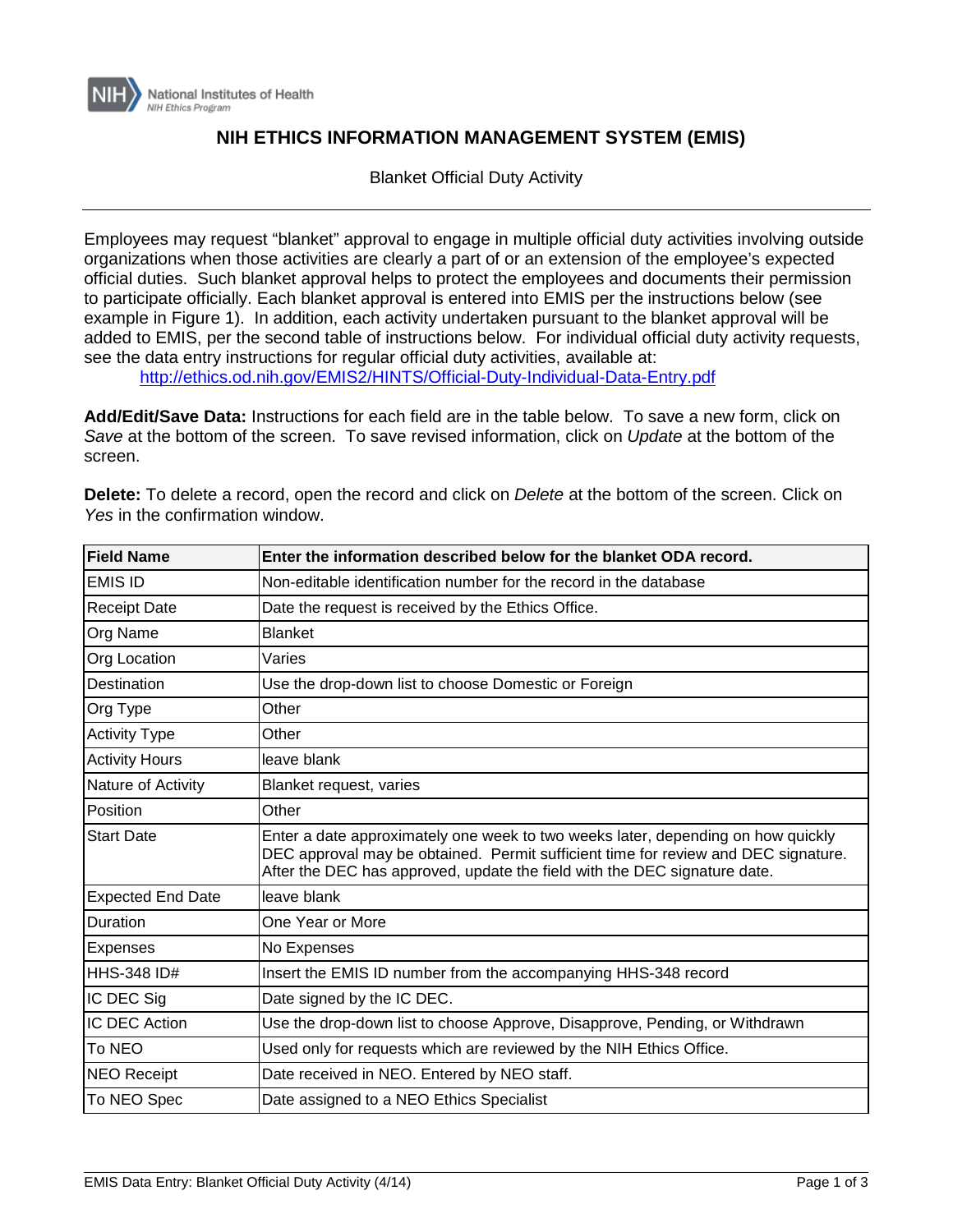

| <b>Field Name</b>      | Enter the information described below for the blanket ODA record.                                                                |  |  |
|------------------------|----------------------------------------------------------------------------------------------------------------------------------|--|--|
| <b>NEO Specialist</b>  | Choose name from drop-down list. (List is maintained by the NEO EMIS Administrator<br>using the manage roles function.)          |  |  |
| <b>NEO Spec Review</b> | Date the NEO Ethics Specialist completes the review.                                                                             |  |  |
| <b>NEO Mgmt Review</b> | Date NEO management completes the review.                                                                                        |  |  |
| To NIH DEC             | Date sent to DEC for determination and signature. Entered by NEO staff for activities<br>within the jurisdiction of the NIH DEC. |  |  |
| <b>NIH DEC Action</b>  | Use the drop-down list to choose Approve, Disapprove, Pending, or Withdrawn.                                                     |  |  |
| NIH DEC Sig            | Date signed by the DEC. Entered by IC staff or NEO staff, depending on who has<br>jurisdiction.                                  |  |  |
| To IC                  | Date returned to the IC, if it was processed by NEO and signed by the NIH DEC.                                                   |  |  |
| <b>IC Receipt</b>      | Date IC received the request, if applicable.                                                                                     |  |  |
| To Employee            | Date a copy of the signed request was sent to the employee.                                                                      |  |  |
| <b>Actual End Date</b> | Leave blank. There is no one date when all activities covered by this approval would<br>lend.                                    |  |  |
| <b>Notes</b>           | Enter applicable note. Be succinct.                                                                                              |  |  |

| ID#: 36687                 |                                                     |                                 |                               |
|----------------------------|-----------------------------------------------------|---------------------------------|-------------------------------|
| $*$ = required field       |                                                     |                                 |                               |
| * Receipt Date 4/2/2014    |                                                     |                                 |                               |
| * Org Name Blanket         |                                                     |                                 |                               |
| <b>Org Location Varies</b> |                                                     |                                 |                               |
|                            | Destination Domestic v                              |                                 |                               |
| * Org Type Other           | ▼                                                   |                                 |                               |
|                            | * Activity Type   Other Official Duty Activity<br>▼ |                                 |                               |
| <b>Activity Hours</b>      | 0                                                   |                                 |                               |
|                            | Nature of Activity Blanket request, varies          |                                 |                               |
| * Position   Other         | ▼                                                   |                                 |                               |
| * Start Date 4/10/2014     |                                                     | <b>Expected End Date</b>        |                               |
|                            | * Duration   One year or more $\blacktriangledown$  |                                 | * Expenses   No Expenses<br>▼ |
| HHS-348 Id #               |                                                     |                                 |                               |
| IC DEC Sig 4/10/2014       |                                                     | <b>IC DEC Action   Approved</b> | ▼                             |
| <b>To NEO</b>              |                                                     |                                 |                               |

*Figure 1. Data Entry Screen for the Blanket ODA Approval*

**Upload Files:** This function permits you to upload files and attach them to the open record. At the bottom of the screen, click on *Browse*; locate the desired file; double click the file name; add a description of the attachment. Attachments may be pdf, Word, or other formats. However, pdf is preferred to guarantee that others will be able to open the file in the future. Files shall be named as follows, truncating as needed: